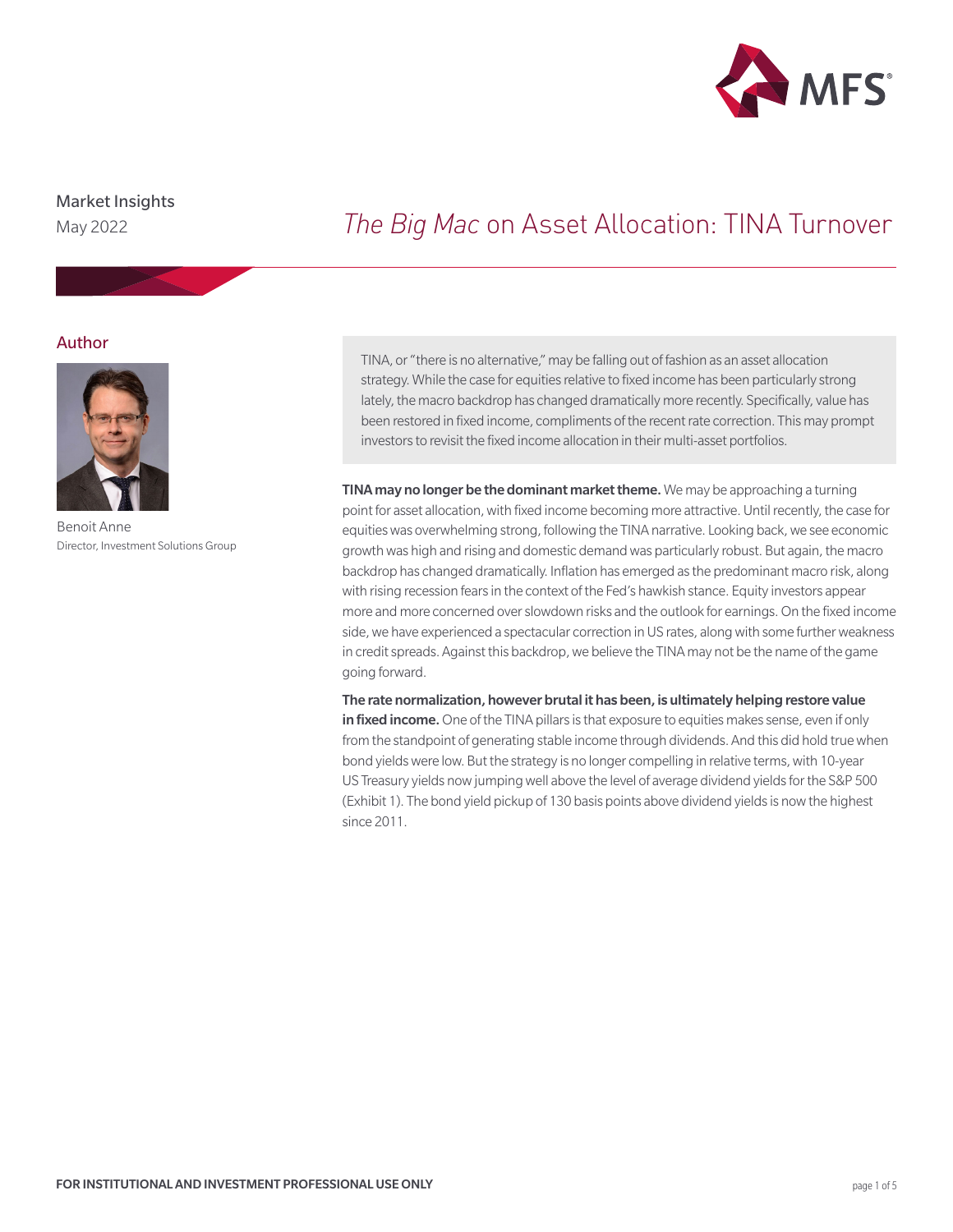

#### Exhibit 1: 10-year US bond yields vs. S&P 500 dividend yields



Data from Bloomberg. Monthly data from January 2002 to April 2022. Data as of April 27 used as preliminary data for April 2022.

The relative value backdrop between equities and fixed income is now more balanced. While technically equities continue to screen cheap relative to bonds, the equity valuation advantage has worsened markedly over the past few months according to the so-called Fed model, which holds that an S&P 500 earnings yield higher than the 10-year Treasury bond yield is a bullish signal for the equity market. Conversely, bond yields higher than earnings yields create a negative signal for equities. At about 4.3% for earning yields, the equity signal remains favorable, but the relative value picture has nevertheless deteriorated substantially (Exhibit 2).



#### Exhibit 2: The bond yield to earning yield ratio in the Fed model

Data from Bloomberg. Monthly data from January 2002 to April 2022. Data as of April 27 used as preliminary data for April 2022. The ratio is calculated by dividing 10-year UST yield by the S&P earning yield. The S&P earning yield is the inverse of the P/E ratio, expressed in % terms.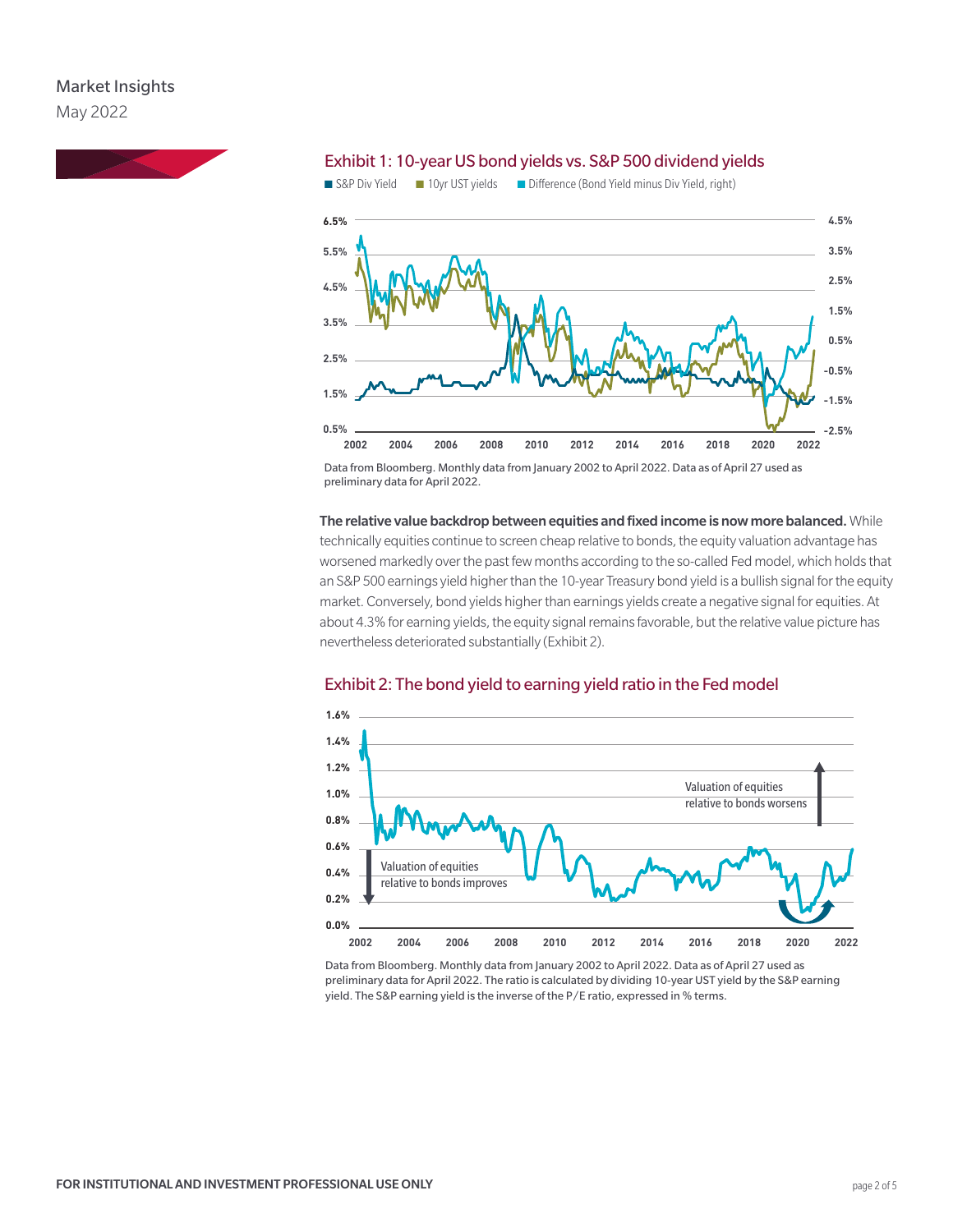## Market Insights May 2022



#### As a volatility management tool, fixed income also plays a key role in a multi-asset portfolio.

The volatility of equities has been elevated and is rising, with the VIX well above its long-term average. Return volatility has also risen in fixed income, but it remains considerably lower and more stable (Exhibit 3). Given the historically elevated allocation to equities, the portfolio rebalancing process favoring a higher fixed income allocation would likely help manage portfolio volatility. Looking ahead, fixed income is likely to become more attractive relative to equities on a risk-adjusted basis. Given the current inflation backdrop, returns adjusted for inflation are bound to look challenging for both equities and bonds until inflation corrects lower.

#### Exhibit 3: Return volatility of the US aggregate bond index vs. the S&P 500



■ Annualised Vol of US Agg Returns ■ Annualised Vol of S&P500 Returns

Data from Bloomberg. Monthly data from June 2011 to March 2022. The US aggregate bond index = Bloomberg US Aggregate Bond Index, LBUSTRUU Index. The return volatility is calculated as the annualized standard deviation of weekly returns over the past year. Time series is based on rolling 52-week basis.

The market has priced in a significant tightening in the period ahead. At this juncture, the market is positioned for a terminal federal funds rate of about 3.30%, indicating some 280 bps of further tightening (Exhibit 4). This is more than the Fed's own guidance, as expressed in the most recent Summary of Economic Projections, published in March. The volatility of rates has been elevated, and the balance of risk is still skewed to the upside for US rates, given the Fed's commitment to combatting inflation. Ultimately, a bullish case for long duration could nonetheless emerge if the hikes are gradually being priced out and we observe an improvement in the inflation backdrop or if the downside risks to growth escalate, prompting the central bank to revisit its inflation-fighting strategy.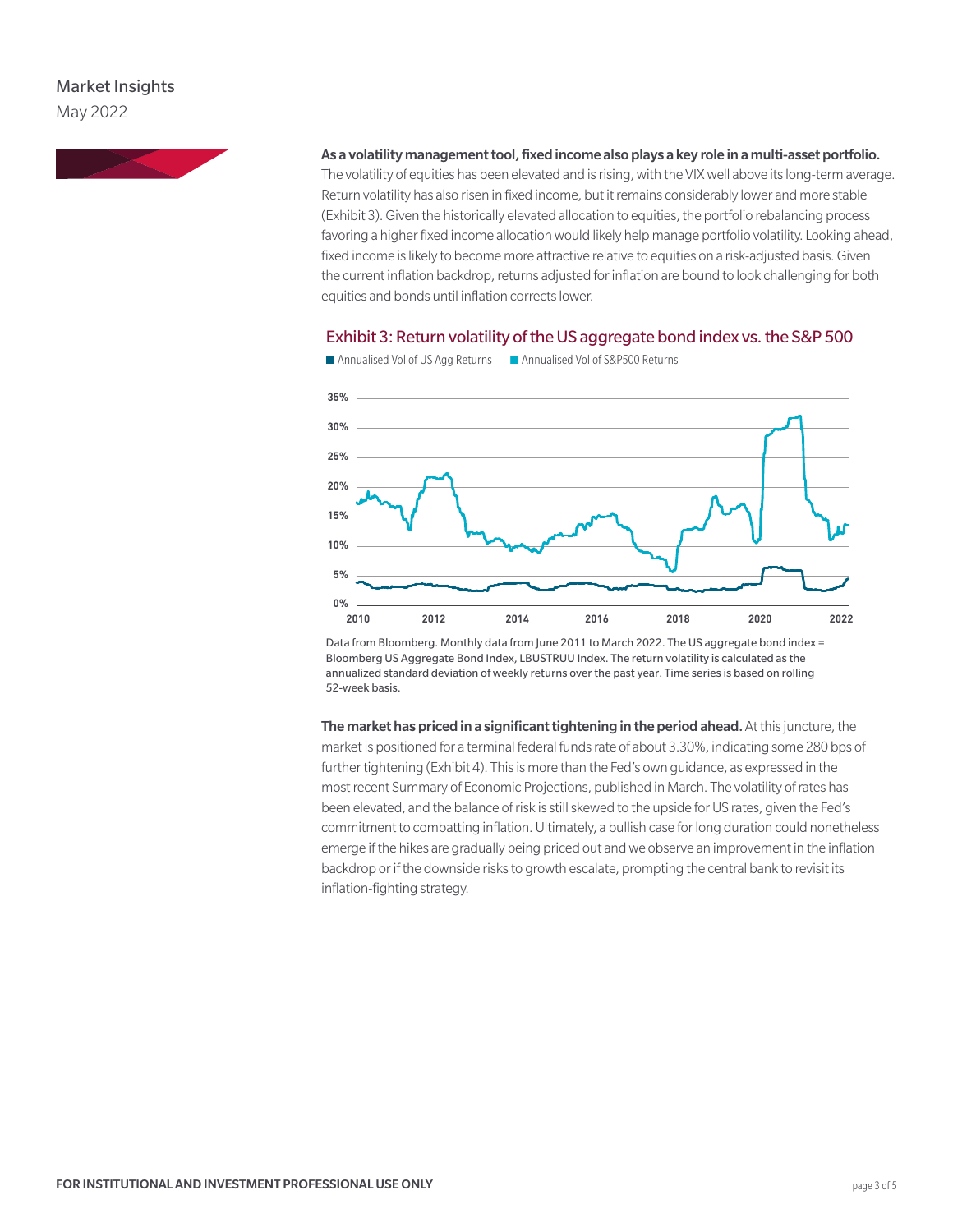## Market Insights May 2022



#### Exhibit 4: Implicit federal funds future pricing

■ Adjusted Implicit Fed Funds Rate (Upper Bound)



Data from Bloomberg as of 28 April 2022. Based on federal funds future contracts for each of the month up to December 2024. Given that the federal futures quote around the midpoint of the federal funds corridor (currently 0.25% to 0.50%), an adjustment is made to estimate the implicit upper bound federal funds rate.

Meanwhile, there is attractive value emerging in global fixed income credit after the recent spread correction. Virtually all spread products have cheapened markedly over the past few months. Two asset classes stand out, however, having corrected to historically attractive levels. These are European investment-grade corporate credit (EUR IG Corp) and emerging market sovereign debt. In particular, European credit currently looks cheap not only for European-based investors but also for US-based investors that would consider hedging their euro exposure, given the negative cost of FX hedging from EUR back to USD.<sup>1</sup> Looking at the recent spread correction, EUR IG corporate spreads now trade close to where they did in December 2018, when investors grew concerned over the rising risk of recession in the face of Fed tightening (Exhibit 5).

In our opinion, from an asset allocation perspective, no longer is there is no alternative to equities, as value is being restored in fixed income through rate normalization and spread correction. Given the elevated macro volatility, we believe fixed income also makes sense in a multiasset portfolio from the standpoint of risk-adjusted returns.